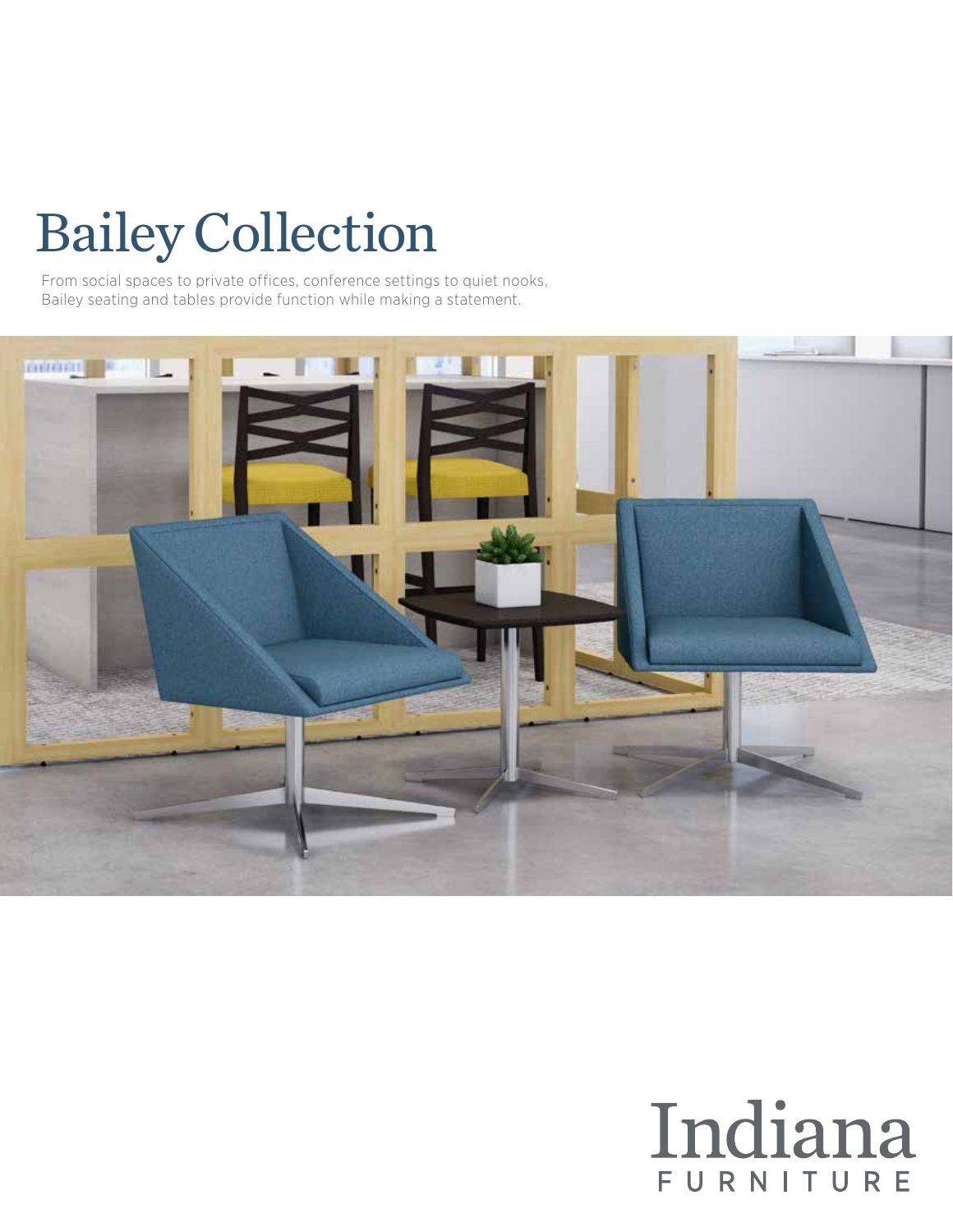With clean lines reminiscent of Mid-Century style, chrome frames, and uniquely angled settees and sofas, the Bailey Collection makes a statement you can be comfortable with.

Select from a variety of bases, straight or angled designs, contrasting fabrics, and a full line-up of occasional tables available with two edge profiles in a wide range of laminate and veneer finishes. From private offices to conference settings, quiet nooks to social spaces, Bailey makes it easy to complete your vision.

Our Bailey Collection is responsible too. It considers the environment by using renewable and recyclable materials, allowing it to achieve indoor air quality and BIFMA level<sup>®</sup> certifications, and complies with the mechanical standards that focus on safety and durability to meet BIFMA

Compliant® certification.



### SIT DOWN. RELAX. MAKE A STATEMENT.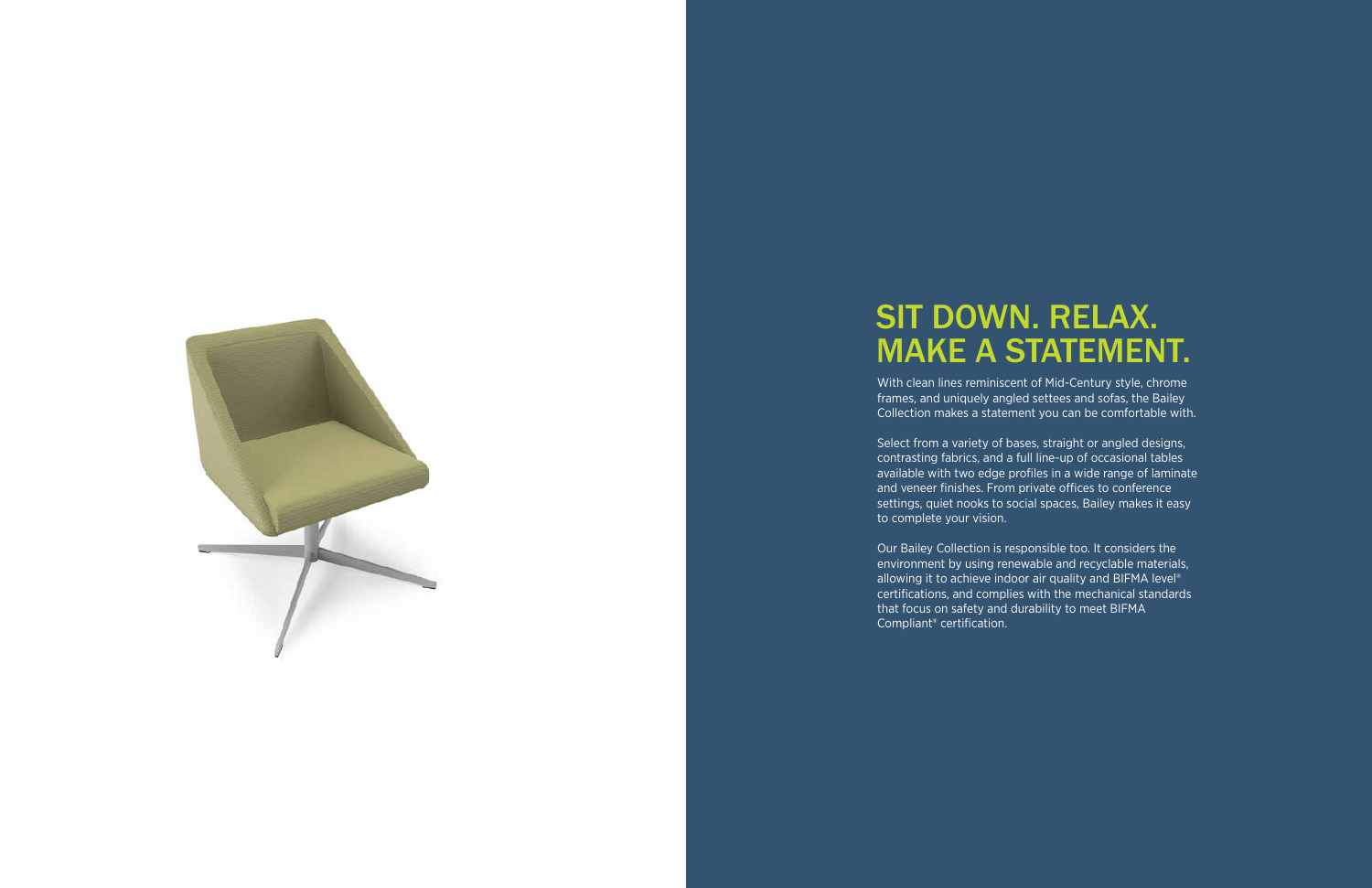



#### Take a Seat in Style.

Bailey embodies the enduring popularity of the Mid-Century Modern style. With clean lines, subtle organic curves, and a comfortable sit, it presents a timeless, appealing quality.

Whether you're outfitting an entire area, need a signature piece to complete a space, or anything in between, Bailey seating and tables effortlessly provide the right look and feel.



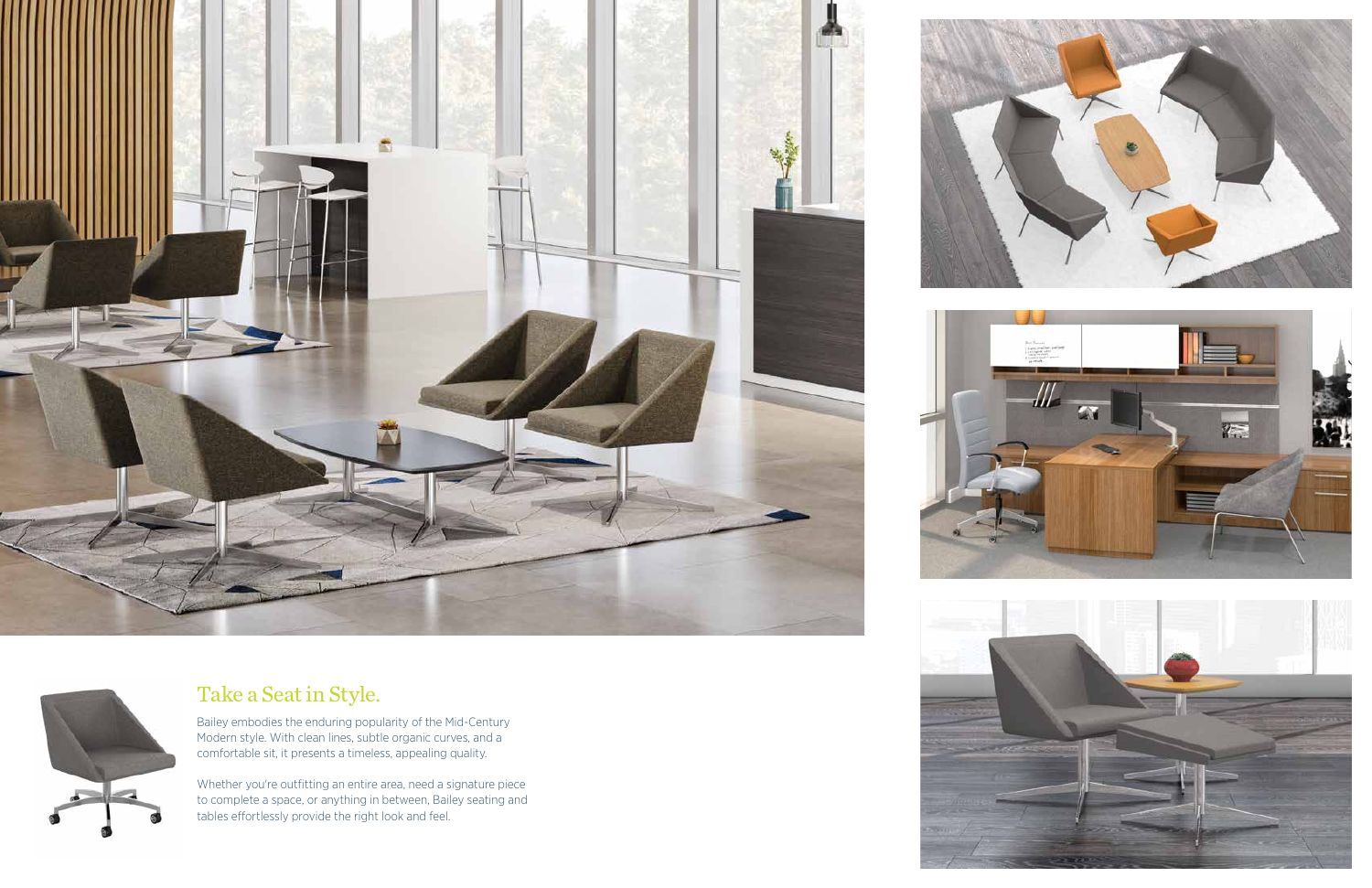#### Statement of Line



with Casters Single with Legs Single with Auto-Return Pedestal Ottoma





2-Seat Settee 2-Seat Angled Settee 3-Seat Sofa 3-Seat Angled Sofa



Square Edge

Knife Edge



Square Cocktail





Square End Square Edge



Rectangular Cocktail Knife Edge

Soft Rectangular Cocktail Square Cocktail Knife Edge

Soft Square Cocktail Knife Edge

Square End

Knife Edge



#### Veneers & Laminates





#### The Choice is Yours.

Select from single seat chairs with an auto-return pedestal base, swivel base with casters, or a four leg base. Two seat settees and three seat sofas are available in straight or angled frames to stimulate the conversation. Bailey tables are offered in a wide range of veneers and laminates with two edge profiles. The stylish ottoman finishes out the collection.

Choice Tip: Contrasting fabrics help you to create a style that's all your own!



**Sunglow Walnut (SW)**



**Weathered Ash (WTA)** Veneer\*, TFL, HPL





**Medium Oak (MO)** Veneer\*

**Golden Cherry (GC)** Veneer, TFL, HPL



**Harvest Maple (HVM)** Veneer, TFL, HPL

Williamsburg Cherry (WC) Harvest Walnut (HW)<br>Veneer, TFL, HPL Veneer





| <b>Beigewood (BW)</b>       | <b>Sugar Maple (SM)</b>      | Oak Riftwood (ORW)              | <b>Sunglow Walnut (SV</b>  |
|-----------------------------|------------------------------|---------------------------------|----------------------------|
| TFL, HPL                    | Veneer, TFL, HPL             | Veneer*, TFL, HPL               | Veneer                     |
|                             |                              |                                 |                            |
| <b>Asian Night (AS)</b>     | <b>Studio Teak (TK)</b>      | <b>Pinnacle Walnut (PNW)</b>    | <b>Tavern Teak (TT)</b>    |
| Veneer, TFL, HPL            | TFL, HPL                     | TFL, HPL                        | Veneer                     |
|                             |                              |                                 |                            |
| <b>Legacy Walnut (LW)</b>   | Artisan Walnut (AW)          | <b>Shaker Cherry (SKC)</b>      | <b>Select Cherry (SCH)</b> |
| Veneer                      | Veneer                       | Veneer, TFL, HPL                | Veneer, TFL, HPL           |
|                             |                              |                                 |                            |
| <b>Mahogany Walnut (MW)</b> | <b>Columbian Walnut (CO)</b> | <b>Dark Forest Walnut (DFW)</b> | <b>Espresso (EW/EF)</b>    |
| Veneer, TFL, HPL            | Veneer, TFL, HPL             | Veneer                          | Veneer, TFL, HPL           |
|                             |                              |                                 |                            |
| <b>Designer White (WH)</b>  | <b>White Sand (WHS)</b>      | <b>Fashion Grey (FHG)</b>       | <b>Pepperdust (PPD)</b>    |
| TFL, HPL                    | TFL, HPL                     | TFL, HPL                        | TFL, HPL                   |









**Dark Cherry (DC)** Veneer